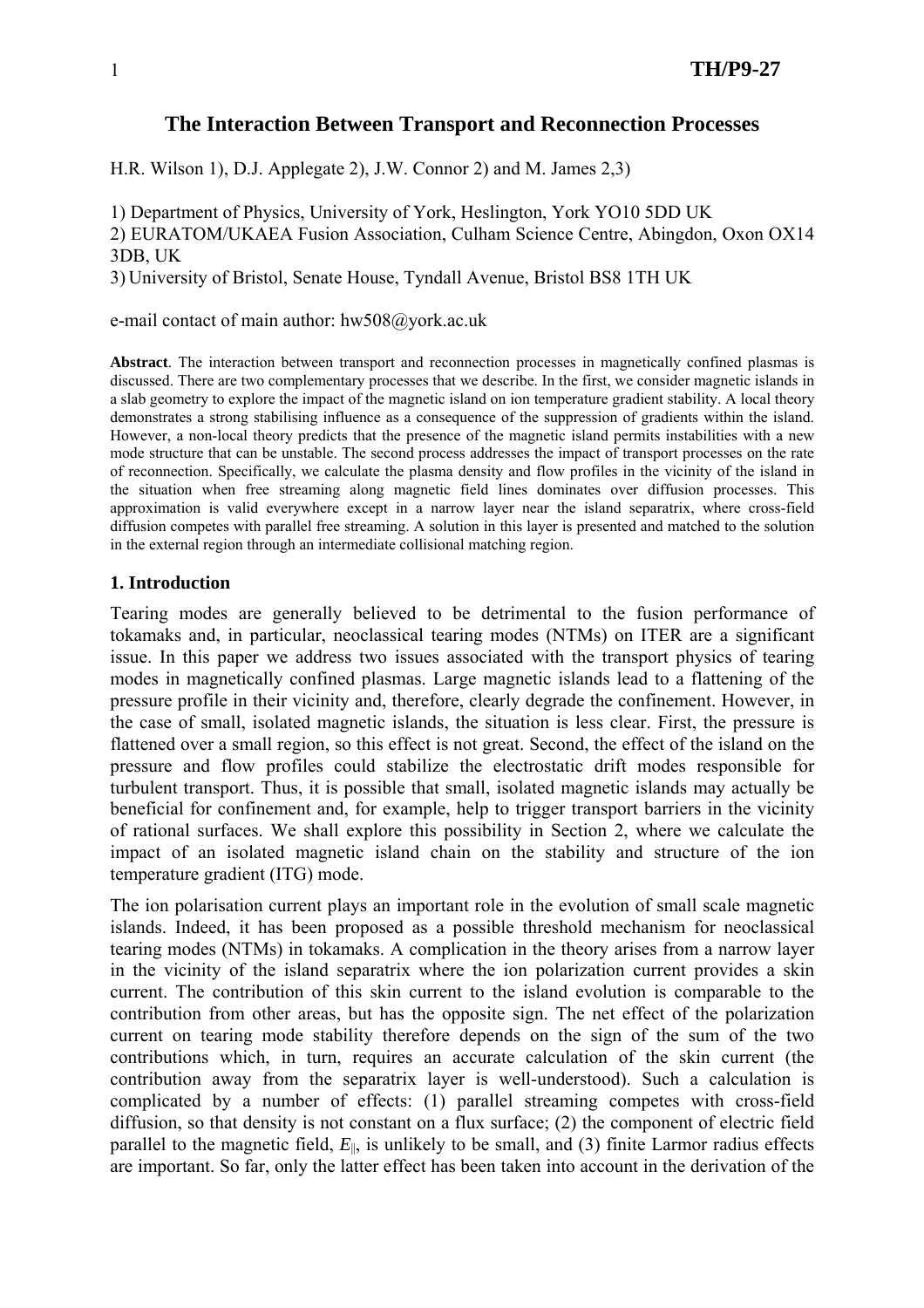polarization current: here, we treat the first and third effects self-consistently, leaving nonlinear effects associated with  $E_{\parallel}$  and a final calculation of the polarization current for future work. The calculation and results are described in Section 3. We close in Section 4 with a summary.

#### **2. ITG stability in the vicinity of a magnetic island**

We introduce magnetic islands into a sheared slab model of the plasma, with magnetic field:

$$
B = B_0 \nabla z + \nabla \psi \times \nabla z \tag{1}
$$

where

$$
\psi = -\frac{B_0 x^2}{L_s} + \widetilde{\psi} \cos Ky \tag{2}
$$

Here, we have defined a Cartesian coordinate system  $(x, y, z)$ . The shear length,  $L_s$ , defines the rate of shear in the magnetic field. This geometry provides islands of half-width

$$
w = \left(\frac{4L_s\widetilde{\psi}}{B_0}\right)^{1/2} \tag{3}
$$

We treat the island as a perturbation to the basic sheared slab equilibrium, in which flux surfaces are surfaces of constant *x* and density and temperature are functions of *x* only. It is convenient to define the non-adiabatic part of the distribution function, *gj*, relative to the Maxwellian,  $F_{Mi}(x)$ :

$$
f_j = \left(1 + \frac{q_j \Phi}{T_j}\right) F_{Mj} + g_j \tag{4}
$$

where  $\Phi$  is the electrostatic potential,  $q_i$  is the species charge and  $T_i$  is the temperature. We work in the island rest frame, in which case there is a radial electric field, *Er*, and associated potential  $\Phi_0 = -E_r x$ . In addition there are two more contributions to the potential. One is related to the different responses of the ions and electrons to the magnetic island and is independent of time. This we denote  $\overline{\Phi}$ , which varies on a length scale ~*w* and is localised in the vicinity of the island. The second is associated with fluctuations, and is denoted  $\tilde{\Phi}e^{-i\omega t}$ , where  $\omega$  is their complex mode frequency.

To make analytic progress, we make a number of approximations. In particular, we consider long, thin islands, such that  $Kw \leq 1$ ; we consider fluctuations with short perpendicular wavelength compared to the island width:  $k_y w \lt k_x w \lt 1$ , and Larmor radius effects are assumed to be small. These approximations permit an analytic reduction of the electron and ion gyro-kinetic equation as described elsewhere [1]. Splitting the non-adiabatic part of the distribution function into the sum of a time-independent piece and a fluctuating piece, we linearise with respect to the fluctuating terms but retain non-linearities in the timeindependent perturbations. This yields two types of terms in the resulting quasi-neutrality expression: ones that do not depend on time, that describe the self-consistent equilibrium in the vicinity of the island, and fluctuating terms that describe the nature of drift wave instabilities in the presence of the magnetic island. Equating the terms that do not depend on time provides an expression for the density and electrostatic potential,  $\overline{\Phi}$ . In particular the density is flattened across the island O-point, while a gradient is maintained near to the island X-point. The kinetic equations only predict that the density and potential are constant on the perturbed magnetic flux surfaces, but do not determine the form of the profiles across the flux surface (other than that they are related through quasi-neutrality). To do this in a fully consistent model, one must introduce a model for the cross-field transport. We avoid this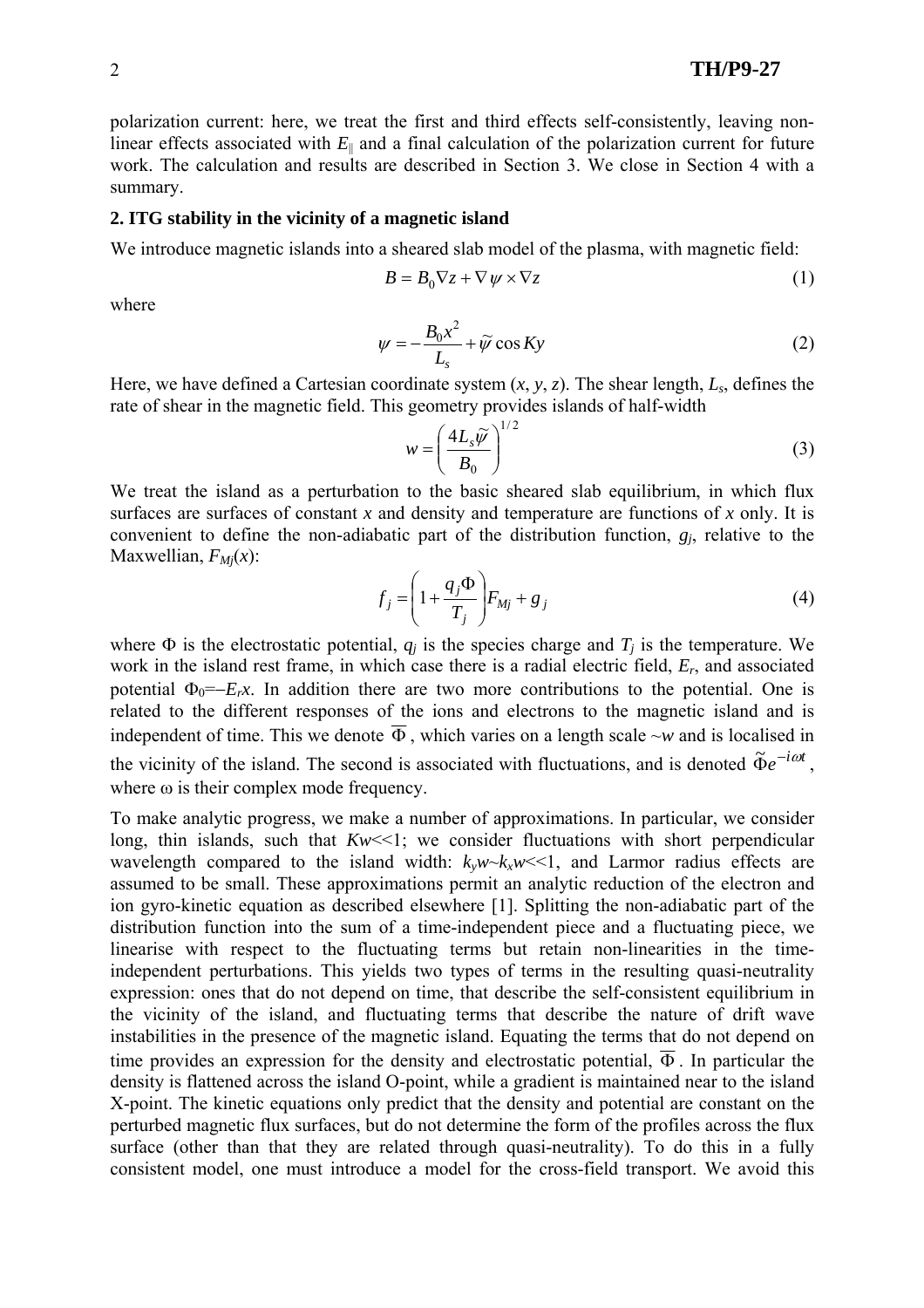issue by choosing the form of the profile, rather than the transport model. Thus we have, for the density and potential:

$$
n = n_0(0) + w \frac{dn_0}{dx} h(\chi) \qquad \frac{e\Phi_0}{T_e} + \frac{e\overline{\Phi}}{T_e} = -\frac{\omega_E w}{L_n} h(\chi)
$$
 (5)

Here  $n_0(x)$  is the reference density profile associated with the Maxwellian  $F_{Mj}(x)$ , which is assumed to have a constant gradient;  $(L_n)^{-1} = -(1/n_0)(dn_0/dx)$ , and the normalised equilibrium E×B drift frequency  $\omega_F = -L_n e \Phi_0 / T_e$ , where the prime denotes a differential with respect to *x*. Finally, we have introduced a flux surface function  $\chi = 2x^2/w^2 - \cos Ky$ . The model that we use for the profiles must satisfy the boundary condition  $h(\gamma)=x$  far from the island. We choose:

$$
h(\chi) = \sigma \frac{\sqrt{\chi - 1}}{\sqrt{2}} \Theta(\chi - 1)
$$
 (6)

where  $\sigma=|x|/x$  and  $\gamma=1$  is the separatrix flux surface. The Theta-function describes the flattening of the density inside the magnetic island.

Having determined the equilibrium configuration from the time-independent terms of the quasi-neutrality equation, we now equate the fluctuating terms. Assuming a single dominant wavenumber in the y-direction, *ky*, this provides the following "local" eigenmode equation for the structure and stability of drift waves:

$$
\frac{\rho_s^2}{\tau} \frac{\partial^2 \widetilde{\varphi}}{\partial x^2} + \left[ \frac{L_n^2 \omega_{*e}^2}{L_s^2 \tau \rho_s^2 (\omega - \alpha_d S)^2} x^2 - \left[ \frac{(\omega - \alpha_d S) - (\omega_{*e} - \alpha_n S / \omega_E)}{(\omega - \alpha_d S) \tau + (1 + \eta_i)(\omega_{*e} - \alpha_n S / \omega_E)} + b \tau^{-1} \right] \widetilde{\varphi} = 0 \tag{7}
$$

We have defined the sound speed Larmor radius, ρ*s*, the electron diamagnetic frequency, ω\**e*,  $b=(k_y \rho_s)^2$ ,  $\tau = T_e/T_i$  and  $\eta_i = L_n/L_T$  is the ratio of ion density and temperature gradient scale lengths. The effects of the profile modification are captured in the variable *S*, where:

$$
S = \omega_{*e} \omega_E \left( 1 - w \frac{\partial h}{\partial x} \right) \tag{8}
$$

which has a weak dependence on *y* and a somewhat stronger dependence on *x* (on a length scale  $-w$ ). Comparing with the standard expression for drift waves in a sheared slab, we see that there are two modifications due to the island. First are the terms labelled with  $\alpha_d$ . These represent the effect of the sheared E×B flow around the island due to the potential  $\overline{\Phi}$ . Second are the terms labelled  $\alpha_n$ , which represent the modifications to the density profile (and hence



*Figure 1: Growth rate as the* α *parameters are increased from 0 (no island) to 1 (full island). The full and dotted curves show the impact of the sheared flow profile, while the dashed curves include both flow and density profile modifications.* 

 $ω_{e}$ ). The  $α$  parameters are introduced as a convenient way to map smoothly from the situation with no island  $(\alpha_n \bar{d} = 0)$  to the full island physics  $(\alpha_{n,d}=1)$ .

Focussing on the ion temperature gradient (ITG) mode, we solve Eq (7) in the local (in *y*) approximation to explore how profile modifications affect stability. The results are shown in Fig 1 for  $\eta_i=100$ ,  $\tau$ =25, *w*/ $\rho_s$ =5, *L<sub>s</sub>*/*L<sub>n</sub>*=5,  $\omega_F$ =-0.5. This figure shows the local growth rate at two values of *y*, corresponding to the island Xpoint and O-point. Referring to Fig 1, consider first the full and dotted curves. For these, we fix  $\alpha_n=0$  and vary  $\alpha_d$  to illustrate the impact of the flow shear without the modifications to the density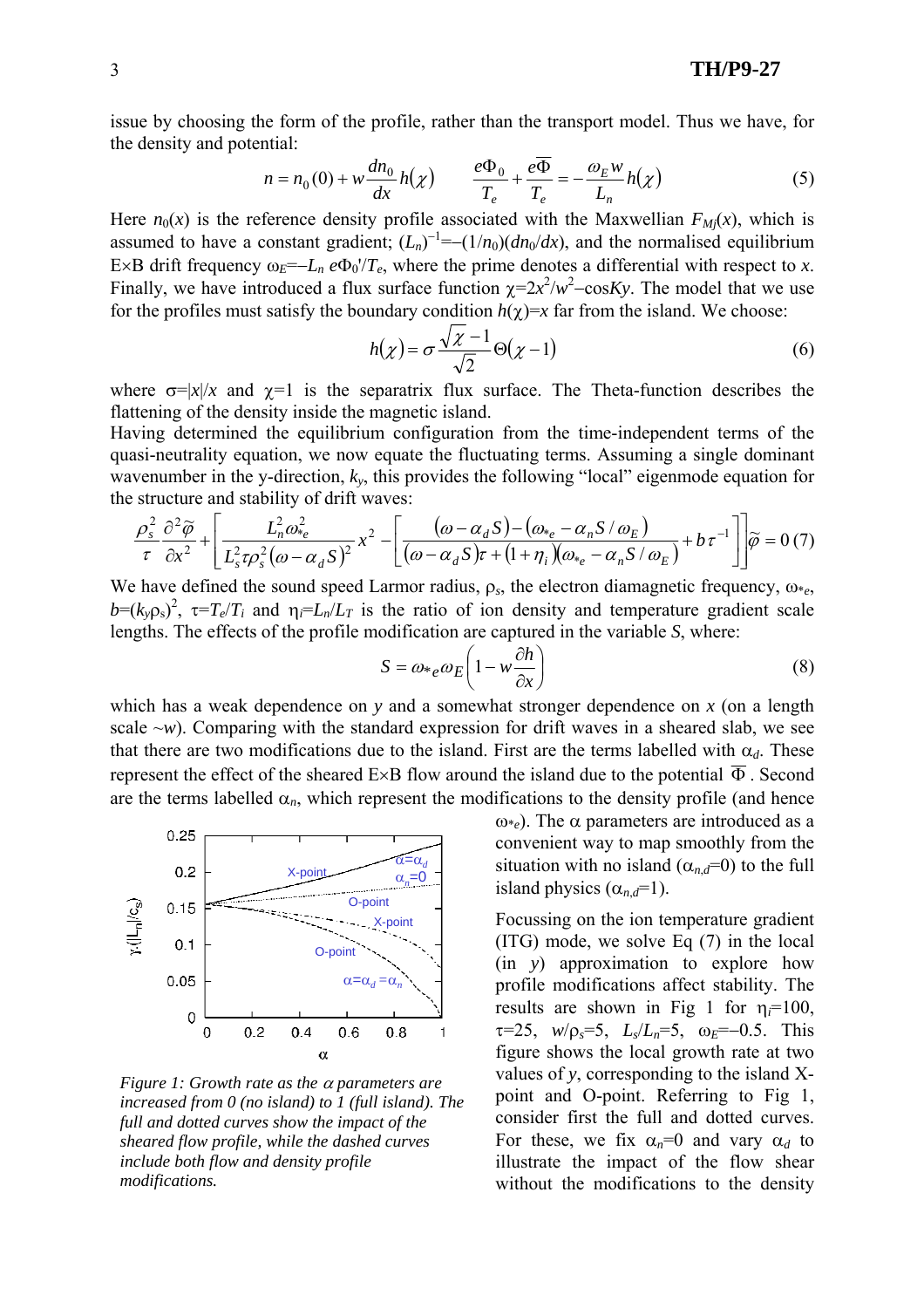4 **TH/P9-27** 

profile. It can be seen that the flow shear has a destabilising effect, which is consistent with the results of Wang et al [2] for the level of flow shear that we calculate here. The density profile modifications, on the other hand, are strongly stabilising, particularly at the value of *y* corresponding to the island O-point.

Such a local stability analysis is rather crude: it provides only a qualitative indication of the growth rate, and there is no information about the mode structure in the *y*-direction. To explore this more rigorously, we return to the full 2-D equation describing the drift mode stability by replacing  $k_y \rightarrow i\partial/\partial y$  in Eq (7) (in a form where all  $k_y$  factors appear in the numerator of each term). Employing Fourier modes in the y-direction, and finite differences in the x-direction, we solve the full 2-D system, to derive the mode structure illustrated in Fig 2. We note two important features: (1) from Fig 2a, we see that the mode is not localised at the position of maximum instability (ie the X-point), as one might naively expect; (2) from Fig 2b, a number of  $k_y$  values are coupled, but the frequency spectrum is relatively narrow.



*Figure 2: (a) Amplitude of potential fluctuations for ITG mode in the x*−*y plane, with the island separatrix marked in white; (b) frequency spectrum for this mode as a function of x.* 

To understand why the mode is not localised around a position of maximum instability, one can develop a WKB solution and, by assuming a localised solution exists (in *y*), it is possible to develop a self-consistent ordering as in [1], for example. There, we found that to leading order the stability is determined from Eq (7), but with a specific *complex*  $k_y = k_0$  that satisfies  $d\omega/dk_y = 0$ . The imaginary part of  $k_0$  then determines the shift in the *y*-position of the mode relative to the X-point (ie the maximally unstable position). The theory is complicated by the 2-D nature of the shear function, *S*, so here we shall illustrate the essential features with a simple model. This model involves setting  $\alpha_n = \alpha_d = 0$  in Eq (7), and introducing a *y*dependence through a sinusoidally varying η*i*. Eq (7) can be obtained by assuming an eikonal form for the solution of the full 2D equation ~exp(−i∫*ky dy*). Let us define an arbitrary reference wavenumber,  $k_0$ , and introduce a normalised wavenumber  $k=k_v/k_0$ , together with  $\Omega = \omega/\omega_{\epsilon}$ , where  $\omega_{\epsilon} = k_0 \rho_s c_s/L_n$ . In fact, it is convenient to choose  $k_0 \rho_s = 1$ . Eq (7) then becomes

$$
\rho_s^2 \frac{\partial^2 \tilde{\varphi}}{\partial x^2} + \left[ \frac{\sigma^2 k^2}{\rho_s^2 \Omega^2} x^2 + \left( \frac{\Omega - k}{\Omega + \eta} \right) + k^2 \right] \tilde{\varphi} = 0
$$
\n(8)

We have introduced the new parameter  $\eta = (1+\eta_i)/\tau$ , which contains the sinusoidal *y*dependence:

$$
\eta = (1 + \eta_i) / \tau = \eta_0 (1 + \varepsilon \cos K y)
$$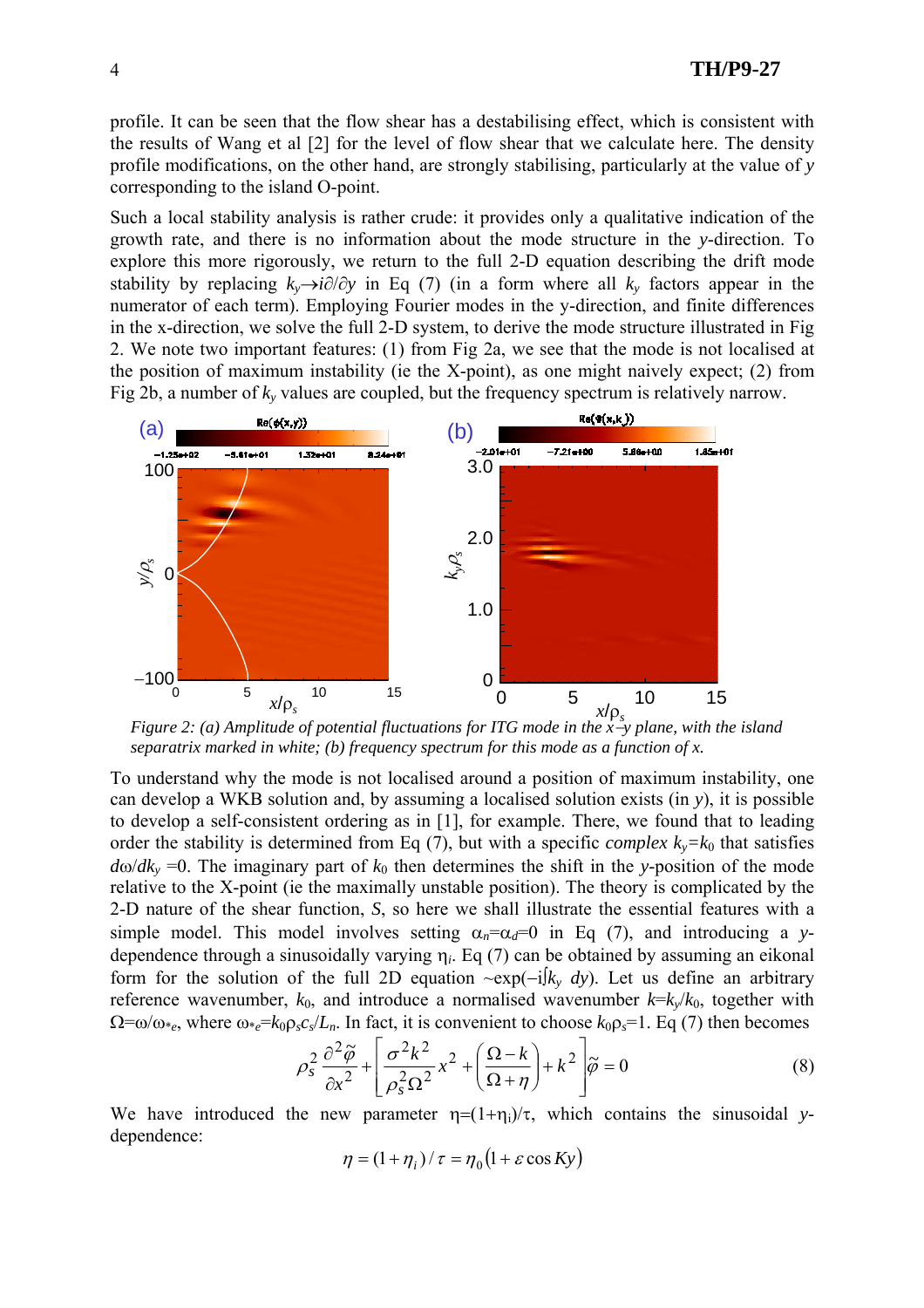

*Figure 3: Numerical solution of Eq (9) for three cases, from left to right*  $k_{y} \rho_{s} = 0.02$ *,*  $k_{y}$  $\rho_{s}$ =0.14, and  $k_{y}$  $\rho_{s}$ =0.18 ( $k_{y}$  is the wavenumber of the fine-scale oscillation). The *dashed curve shows the form of n. Parameters are*  $\rho_{*}=0.002$  $\eta_{0}=2$ *,*  $\varepsilon=0.5$  *and*  $\sigma=0.5$ *.* 

The advantage of the model Eq (8) is that it has an analytic solution, and yields a cubic equation for *k* for the eigenvalue condition. Transforming this eigenvalue equation back to real space, and introducing a dimensionless variable, ξ=*Ky*, yields:

$$
\left[i\eta\rho_*^3 \frac{\partial^3}{\partial \xi^3} - \rho_*^2 \left(\Omega \mp \frac{i\sigma\eta}{\Omega}\right) \frac{\partial^2}{\partial \xi^2} + i\rho_* \left(1 \mp i\sigma\right) \frac{\partial}{\partial \xi} + \Omega\right]\tilde{\rho} = 0\tag{9}
$$

where  $\rho$ <sup> $\leq$ </sup> $K\rho$ <sup> $\leq$ </sup> $\leq$ 1. The sign is chosen to maximise the growth rate. We can make analytic progress by adopting the WKB procedure of [1] (as decribed above). Before we consider that, let us first solve Eq (9) numerically. Figure 3 shows three forms of solution for  $\tilde{\varphi}$ , with periodic boundary conditions  $\tilde{\varphi}(\xi) = \tilde{\varphi}(\xi + 2\pi)$ . In the first, we have chosen a mode with low  $k_v \rho_s = 0.02$  with relatively few nodes in the periodic domain. The mode is similar in structure to the standard sheared slab mode, with only a slight modulation of the amplitude. The second solution is more interesting, with a higher value of  $k_v \rho_s = 0.14$ . Two important points are: (1) the mode is now localised in ξ (or *y*) and (2) it is *not* localised about the position of maximum η. Finally, as we proceed to still higher  $k_{y}p_{s}=0.18$  we find that the mode again becomes more extended in nature. As we increase  $k_v \rho_s$  still further, the mode again becomes slab-like in nature, with a relatively weak modulation in the amplitude.

To understand the intermediate, localised regime, let us develop an analytic WKB solution to Eq (9) in the limit  $k_y \rho_s$  1 and  $\rho^* \ll 1$ . Recalling  $k = k_y \rho_s$ , we write a solution to Eq (9) in the form  $\tilde{\varphi} = exp(-i \int k d\xi / \rho_* f(\xi)$  and expand in  $\rho_* f = f_0 + \rho_* f_1 + ...; \Omega = \Omega_0 + \rho_*^2 \delta \Omega + ...$  We shall find that this ordering is valid provided the mode maximum is not shifted too far from the point at which  $\Omega_0(\xi)$  is maximum. To leading order we find:

$$
F(\Omega, k, \xi) f_0 = \left[ -\eta k^3 + \left( \Omega_0 + \frac{i\sigma\eta}{\Omega_0} \right) k^2 + (1 + i\sigma) k + \Omega_0 \right] f_0 = 0 \tag{10}
$$

yielding an expression for  $\Omega_0(k,\xi)$ . The next order equation yields:

$$
iF_k \frac{\partial f_0}{\partial \xi} + F f_1 = 0 \qquad \qquad F_k = \frac{\partial F}{\partial k} \bigg|_{\Omega} \tag{11}
$$

As  $F=0$  from Eq (10), clearly we must have  $F_k=0$ , and this equation combined with Eq (10) determines both  $\Omega_0$  and *k*. Indeed, the condition  $F_k=0$  is equivalent to  $\partial \Omega_0/\partial k=0$  that we deduced for the general case in ref [1]. We find that *k* is complex. Proceeding to second order, with  $F_k=0$  and  $F=0$ , we have:

$$
F_{kk} \rho_*^2 \frac{\partial^2 f_0}{\partial \xi^2} = F_{\Omega} [\Omega - \Omega_0(\xi)] f_0 \tag{12}
$$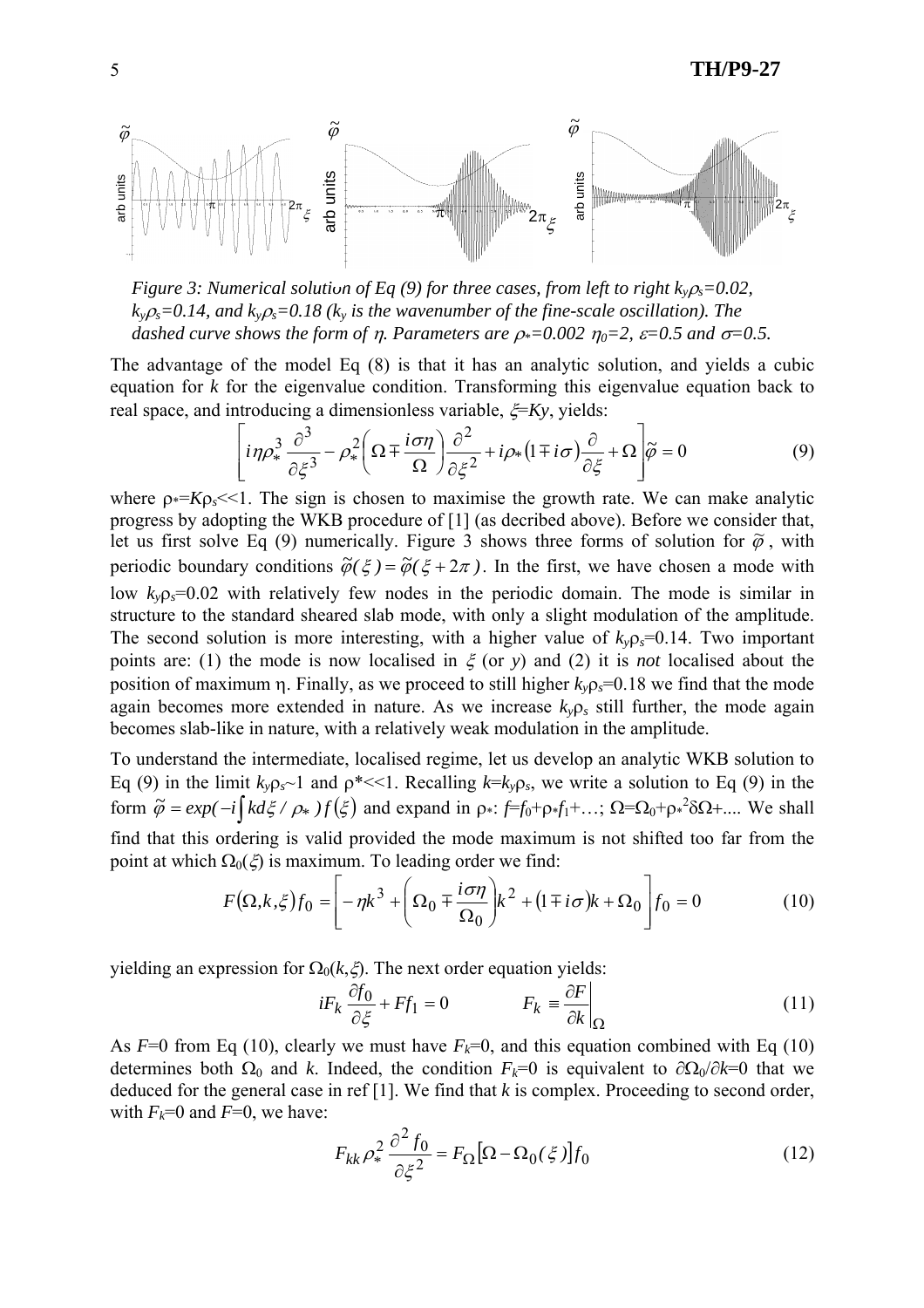which, in general, is a Mathieu-type of equation because of the periodic nature of  $\Omega_0$ . However, the sinusoidal variation of  $\Omega_0$  may provide a "potential well" and, if this is sufficiently deep, localised solutions exist. These confined modes arrange themselves so that *f*<sub>0</sub> is localised around a stationary point of  $\Omega_0$  (eg near the point of maximum instability). In particular, Taylor expanding  $\Omega_0(\xi)$  about this point yields the solution:

$$
f_0 = exp\left| \pm \frac{i}{2} \left( -\frac{F_{\Omega}}{F_{kk}} \Omega_{\xi \xi} \right)^{1/2} \frac{(\xi - \xi_0)^2}{\rho_*} \right| \tag{13}
$$

where  $\xi = \xi_0$  is the position of maximum growth rate. This solution demonstrates that the envelope function is localised on a length scale  $\sim\sqrt{\rho_*}$ , which is intermediate between the fast variation scale and the "equilibrium" scale represented by the variation in η. Note, however, although  $f_0$  is localised around the position of maximum instability,  $\tilde{\varphi}$  is not. Recalling the form of the full solution above Eq (10), we find that  $\tilde{\varphi}$  is localised around a point  $\xi = \xi_1$ , where

$$
\xi_1 = \xi_0 + Im(k) / Re \left[ \frac{i}{2} \left( -\frac{F_{\Omega}}{F_{kk}} \Omega_{\xi \xi} \right)^{1/2} \right]
$$
 (14)

If Im(*k*) ( $\equiv$ Im( $k_y \rho_s$ )) is non-zero, this represents a shift in the point of localisation, away from the point of maximum instability, as seen in the numerical solutions of Fig 3. However, the numerical solutions also demonstrate that if one considers modes with higher  $k$  ( $\geq$ -1) the eigenfunction begins to "tunnel" out of the well and is not localised. The theory described here shows that as  $Im(k)$  increases, the shift in the point of localisation becomes a significant fraction of the distance between island X-points. The ordering we assumed then breaks down because *f*<sub>0</sub> only varies slowly (i.e.  $\sim\sqrt{p*}$ ) compared to the eikonal close to where  $\xi = \xi_0$ . To treat this higher  $Im(k)$  regime, we therefore need a more complete analysis of the Mathieu equation, which has strong mathematical similarities with the treatment of rotation shear effects on drift waves [3]; this is work in progress.

#### **3. The impact of finite radial diffusion on the polarisation current in magnetic islands**

In the previous section, specifically Eq  $(5)$ , we found that the density is constant on the perturbed flux surfaces of the magnetic island geometry. However, from Eq (6) we see that the density gradient is not continuous at the separatrix  $(\gamma=1)$  and this has implications for the polarisation current in that vicinity, as noted in [4]. In particular, the discontinuity generates a skin current at the separatrix which opposes the contribution to the polarisation current from elsewhere. As a result, whether the polarisation current is stabilising or destabilising depends on a subtle balance between these two components. Three effects can be identified with the "separatrix layer": (1) finite ion Larmor radius effects are important; (2) the density is no longer a flux surface quantity there, and (3) non-linearities involving the component of electric field parallel to the magnetic field lines are likely to be important. Only the first point has been addressed so far [5]. Here, we extend the theory to retain both the first and second effects, and treat the effect of the parallel electric field linearly. This requires us to retain cross-field diffusion in the vicinity of the separatrix.

Assuming that the potential is smoothed on ion Larmor radius length scales, and that the region over which diffusion is important is more narrow than the ion Larmor radius, the electron response is described by the equation:

$$
v_{\parallel} \nabla_{\parallel} f_e = D \frac{\partial^2 f_e}{\partial x^2} + v \big( f_e - n(\chi) F_M \big)
$$
 (15)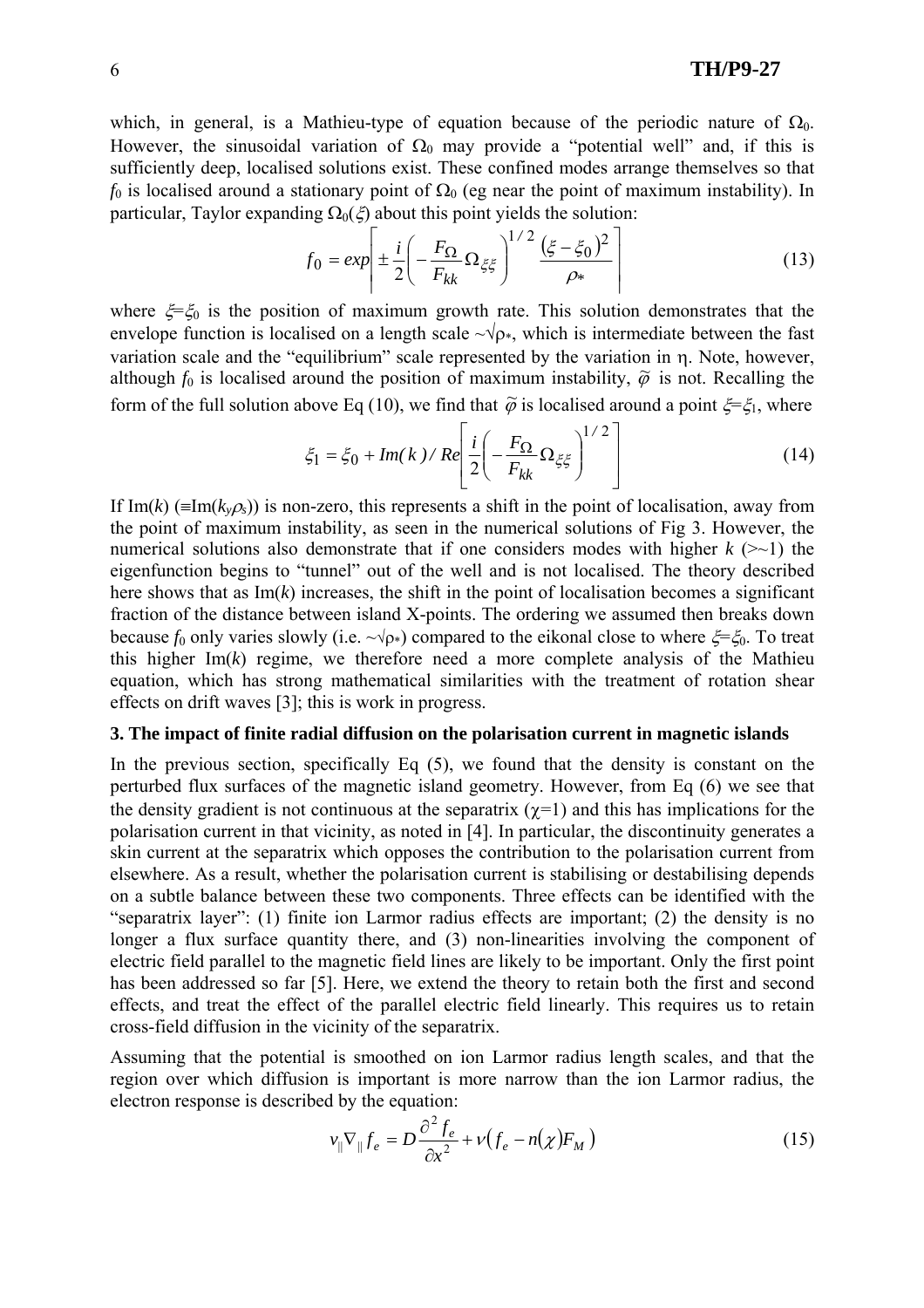## 7 **TH/P9-27**

where the integral over velocity space of the Maxwellian  $F_M$  gives 1. [We neglect the parallel electric field in our description of the formalism, but it is retained through an adiabatic term in the code.] Neglecting the collisional term in the separatrix layer, a procedure for solving this equation is described in [6], employing a Wiener-Hopf formalism. Outside the separatrix region we know two things about the distribution function: (1) it is constant on flux surfaces and (2) it is a Maxwellian. These provide boundary conditions to the layer solution. To impose these boundary conditions, we follow [6] and identify a short-scale radial variable

$$
r = \frac{\sqrt{\pi}}{2} \left( \frac{K w^3 u}{L_s D} \right)^{1/2} \int_{1}^{K} \frac{\kappa^{1/2}}{E(\kappa^{-2})} d\kappa \qquad \kappa^2 = \frac{\chi + 1}{2} \tag{16}
$$

where  $u=|v_{\parallel}|$  and note that  $\kappa=1$  at the separatrix. Taking the limit  $r\rightarrow\infty$ , takes us out of the separatrix layer to where we must match to the flux surface Maxwellian. Specifically [6],

$$
\lim_{r \to \infty} f_e = c_1 [r + 0.855] = c_1 \left[ \left( \frac{\pi K w^3 u}{L_s D} \right)^{1/2} \frac{\chi - 1}{8} + 0.855 \right]
$$
(17)

where the unknown quantity  $c_1$  is a function of velocity. A problem is immediately apparent: while this is indeed a flux quantity, the presence of *u* means that it cannot be matched to a Maxwellian. To resolve the situation we must introduce an intermediate matching region where collisions are important and the full Eq (15) must be solved. We employ an expansion where the dominant term is the parallel flow, to derive the solution in the matching region:

$$
f_e = n(\chi)F_M + A(v)g(\chi) \text{ where } \frac{d}{d\chi} \left(Q\frac{dg}{d\chi}\right) = 2\frac{dQ}{d\chi}\frac{w^2v}{8D}g
$$
 (18)

and  $Q$  is a known function of  $\chi$  involving elliptic integrals. Because we have now defined a transport model, this provides a constraint for  $h(\chi)$  and we cannot use the form given in Eq (6). Instead, we derive

$$
n(\chi) = \frac{1}{2\sqrt{2}} \frac{w}{L_n} \int_{1}^{\chi} \frac{d\chi}{Q} + a \tag{19}
$$

We solve Eq (18) for *g* numerically with the boundary condition that  $g \rightarrow 0$  far from the island. Equations (17) and (18) can be used to match the forms for  $f_e$  and its derivatives with respect to  $\chi$ , to provide two equations for the 3 unknown quantities *a*,  $c_1$  and  $A(v)$ . The final constraint results from the condition that the integral of *A* over velocity space must be zero (as  $n(\chi) = [f_e d^3 v]$ . A numerical solution in the separatrix layer using the formalism of [6], together with the above matching conditions, provides the electron distribution function. The result is shown as a function of  $v_{\parallel}$  in Fig 4a, which clearly illustrates the non-Maxwellian nature near



*Figure 4: (a) Electron distribution function near to the separatrix (dashed curve) and far from it (full curve). (b) Density profile across the island O-point in the vicinity of the separatrix with (full) and without (dashed) diffusion effects.*